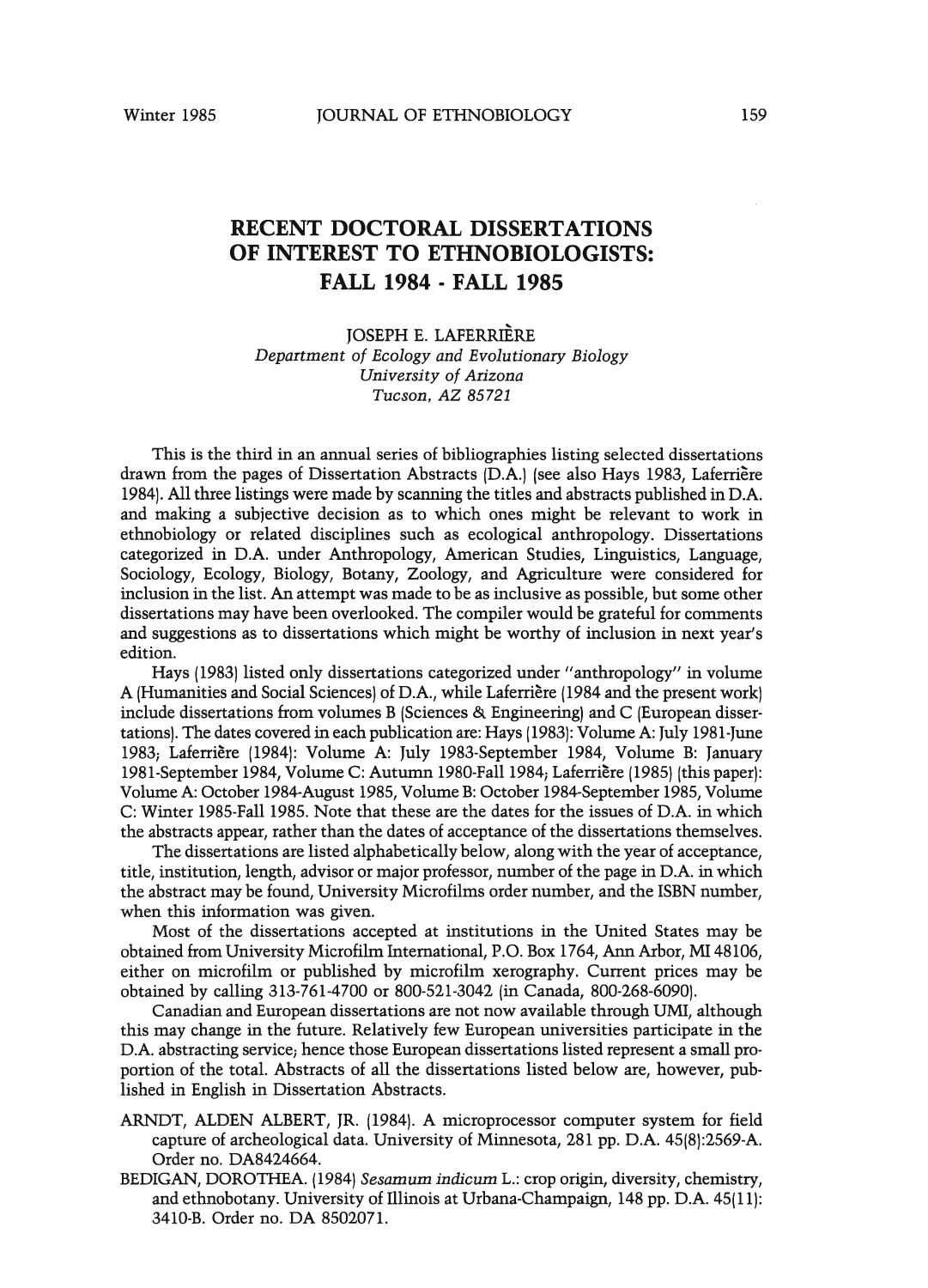- BESSE, ROBERT WELLS III. (1983) Environment, subsistence patterns, and socioeconomic alternatives among the Nana Inupiat of northwest Alaska. University of illinois at Urbana-Champaign, 333 pp. Director: Demitri Shimkin. D.A. 45(7): 2160-A. Order no. DA8409862.
- BROCHADO, JOSE JOAQUIM JUSTINIANO PROENZA. (1984) An ecological model of the spread of pottery and agriculture into eastern South America. University of Illinois at Urbana-Champaign, 527 pp. D.A. 45(11):3391-A. Order no. DA8502084.
- CARDALE SCHRIMPFF, MARIANNE VERE. (1972) Techniques of hand-weaving and allied arts in Colombia (with particular reference to indigenous methods and, where possible, including dyeing, fibre preparation and related subjects). University of Oxford [U.K.], 1341 pp. D.A. 45(8):2569-A, Order no. DA8417581.
- GELB, ROBIN JOAN. (1984) Folk, indigenous, and modem medicine in urban India: a study of the process of health care utilization. University of Wisconsin-Madison, 209 pp. Director: Joseph W. Elder. D.A. 45(5):1459-A. Order no. DA 8414236.
- GROENFELDT, DAVID JOHN. (1984) Change, persistence, and the impact of irrigation: a controlled comparison of two North Indian villages. University of Arizona, 349 pp. Director: Earl W. Jernigan. D.A. 45(8):2572-A. Order no. DA 8424924.
- GROFFMAN, PETER MARK. (1984) Ecology of nitrogen cycling in conventional cycling and no-tillage agroecosystems. University of Georgia, 182 pp. Director: D.A. Crossley, Jr. D.A. 45(6):1668-B. Order no. DA 8421115.
- GYLLENHALL, CHARLOTE. (1984) Cultural and ecological factors affecting nutrient dynamics and crop yields in shifting cultivation. University of Alabama, 352 pp. D.A. 45(7):2026-B. Order no. DA8423481.
- HAUN, ALAN EDWARD. (1984) Prehistoric subsistence, population, and sociopolitical evolution on Ponape, Micronesia. University of Oregon, 329 pp. Director: William S. Ayres. D.A. 45(7):2155-A. Order no. DA8422847.
- HESS, SALINDA. (1984) Domestic medicine and indigenous medical systems in Haiti: culture and political economy of health in a disemic society. McGill University. D.A. 45(9):2912-A.
- HOPKINS, DAVID CHARLES. (1984) Agricultural subsistence in the Early Iron Age Highlands of Canaan. Vanderbilt University, 550 pp. Director: Douglas A. Knight. D.A. 45(5):1454-A. Order no. DA8417017.
- HORN, DARWIN DAVID, JR. (1984) Marsh resource utilization and the ethnoarcheology of the Uru-Muratos of highland Bolivia. Washington University, 411 pp. Director: David L. Browman. D.A. 4S(5):1455-A. Order no. DA8418739.
- JONES, KEVIN THOMAS. (1984) Hunting and gathering by early hominids, a study in archeological method and theory: University of Utah, 181 pp.,Director: James F. O'Connell. D.A. 45(11):3392-A. Order no. DA8501529.
- KÄLLMAN, S.J.T. (1983) Näringsvärden i vilda svenska växter Analyser och Fysioogiska studier av olika komponenter med tonvikt på hohlhydrater, protein och vitamin C [Nutritive value of wild Swedish plants - Analyses and physiological studies of different components, with special reference to carbohydrates, protein, and ascorbic acid]. Stockholms Universitet [Sweden], 130 pp. [in Swedish]. D.A. 45(4):1002-C. ISBN 91-7146-259-7. [Published by University of Stockholm, Institute of Botany, S-106 91 Stockholm].
- KERBER, JORDAN EDWARD. (1984) Prehistoric occupation and changing environment of Potowomut Neck, Warwick, Rhode Island: an interdisciplinary approach. Brown University, 284 pp. D.A. 45(7):2156-A. Order no. DA8422445.
- LENSINK, STEPHEN CRAIG. (1984) A quantitative model of central-place foraging among prehistoric hunter-gatherers (vols. I and II). University of Iowa, 663 pp. Director: Duane C. Anderson. D.A. 45(9):2908-A. Order no. DA8428252.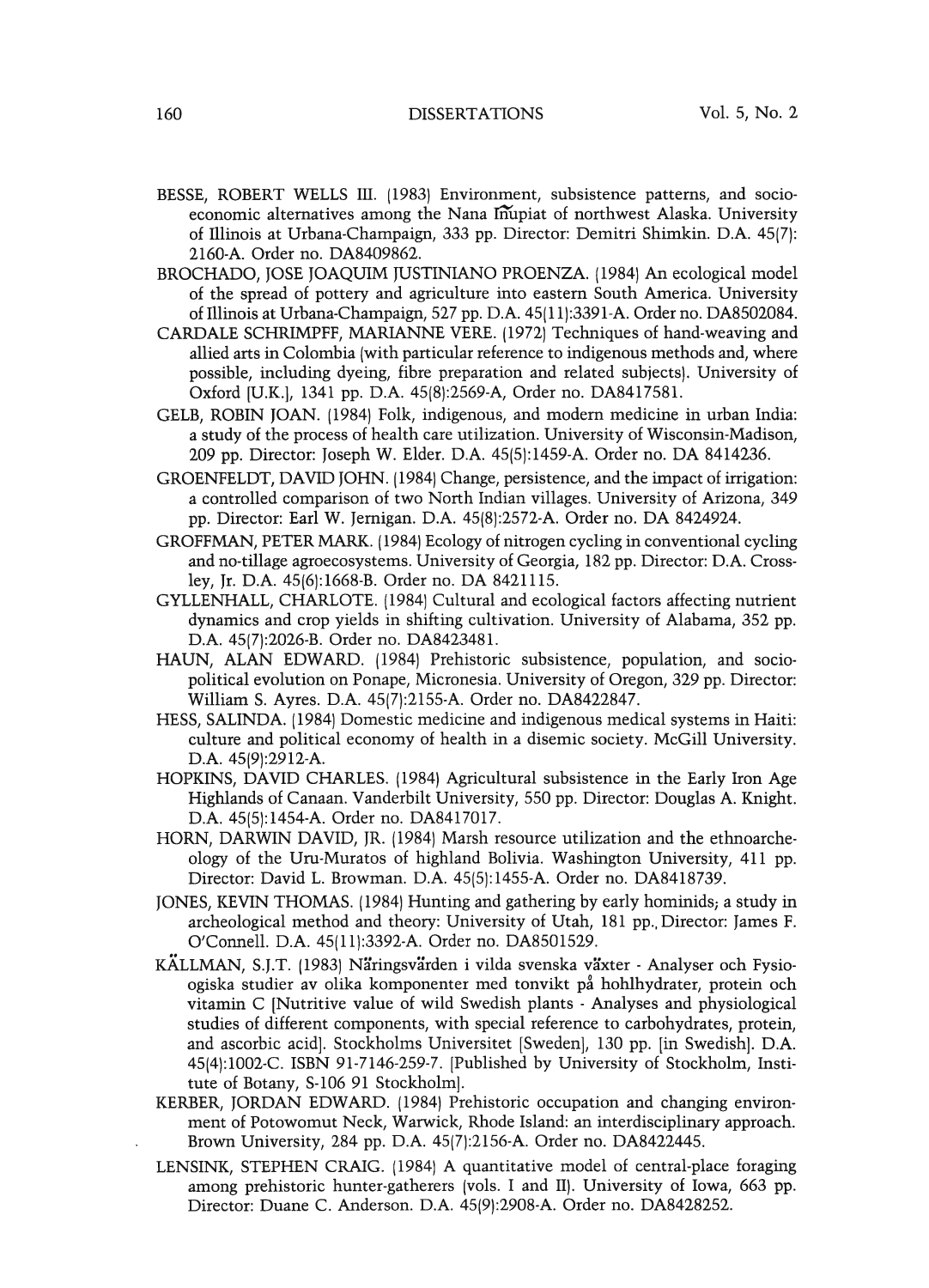- LENTZ, DAVID LEWIS. (1984) A description of the plant communities and archaeoethnobotany of the Lower Sulaco and Humuya River Valleys, Honduras. University of Alabama, 213 pp. D.A. 45(7):2021-B. Order no. DA8423495.
- LORD, KENNETH JONES. (1984) The zooarcheology of Hinds Cave (41 VV 456). University of Texas at Austin, 310 pp. Director: Dee Ann Story. D.A. 46(2):458-A. Order no. DA8508305.
- LUCKING, LAURIE JO. (1984) An archeological investigation of prehistoric Palauan terraces. University of Minnesota, 272 pp. D.A. 45(12):3676-A. Order no. DA8503076.
- MACRAE, WILLIAM DONALD. (1984) Ethnobiological and chemical investigations of selected Amazonian plants. University of British Columbia. Director: G.H.N. Towers. D.A. 45(12):3704-B.
- MCCABE, J. TERRANCE. (1985) Livestock management among the Turkana: a social and ecological analysis of herding in an East African pastoral population. State University of New York at Binghampton, 332 pp. D.A. 46(2):460-A. Order no. DA8508655.
- MCKENNA, DENNIS JON. (1984) Monoamine oxidase inhibitors in Amazonian hallucinogenic plants: ethnobotanical, phytochemical, and pharmacological investigations. University of British Columbia. Director: G.H.N. Towers. D.A. 45(12): 3704-B.
- MELTZER, DAVID JEFFREY. (1984) Late Pleistocene human adaptations in eastern North America. University of Washington, 454 pp. Director: Robert C. Dunnell. D.A. 45(5):1456-A. Order no. DA8419172.
- MERRILL SANDS, DEBORAH MARIE. (1984) The mixed subsistence-commercial production system in the peasant economy of Yucatan, Mexico: an anthropological study in commercial beekeeping. Cornell University, 587 pp. D.A. 45(9):2913-A. Order no. DA8427282.
- PEREVOLOTSKY, ABRAHAM. (1984) Goat herding in Piura-Peru: the environmental context and the human factor. University of California at Davis, 259 pp. D.A. 45(4):1104-B. Order no. DA8416907.
- RAMQUIST, P.H. (1983) On the origin, function, and development of sedentary Iron Age settlement in northern Spain. Umea Universitat [Sweden], 230 pp. D.A. 46(3): 600-C. ISBN 91-7174-145-4.
- SAMSON, FILLES. (1983) Prehistoire du Mushau Nipi, Nouveau-Quebec: etude du mode d'adaptation a l'interieur des terres hemi-artiques [Prehistory of Mushau Nipi, New Quebec: study of the mode of adaptation in the interior of semi-Arctic lands]. University of Toronto, [in French]. D.A. 45(4):1154-A.
- SCHNEIDER, KIM NAN. (1984) Subsistence} nutrition, and dental disease among prehistoric Ohio Amerindians. Ohio State University, 184 pp. Director: Paul W. Sciulli. D.A. 45(8):2575-A. Order no. DA8426473.
- SCHULTZ, BRIAN BUETTNER. (1984) Ecological aspects of stability in polycultures versus sets of monocultures of annual crops. University of Michigan, 226 pp. Director: John Vandemeer. D.A. 45(7):2028-B. Order no. DA8422329.
- SIMMS, STEVEN RODNEY. (1984) Aboriginal Great Basin foraging strategies: an evolutionary analysis. University of Utah, 298 pp. Director: James F. O'Connell. D.A. 45(9):2909-A. Order no. DA8426859.
- SUN, PAO-KONG. (1984) Scapula system: a computerized retrieval system for archeological data from the Upper Wabash drainage. Ball State University, 157 pp. Director: Dwight W. Hoover. D.A. 45(5):1457-A. Order no. DA8417063.
- WIDGREN, M.O. (1983) Settlement and farming systems in the early Iron Age: a study of fossil agrarian landscapes in Ostergotland, Sweden. Stockholms Universitet [Sweden], 132 pp. D.A. 45(4):942-C. ISBN 91-22-00602-8. [published by Almquist & Wiskell International, P.O. Box 45150, S-104 30 Stockholm.]